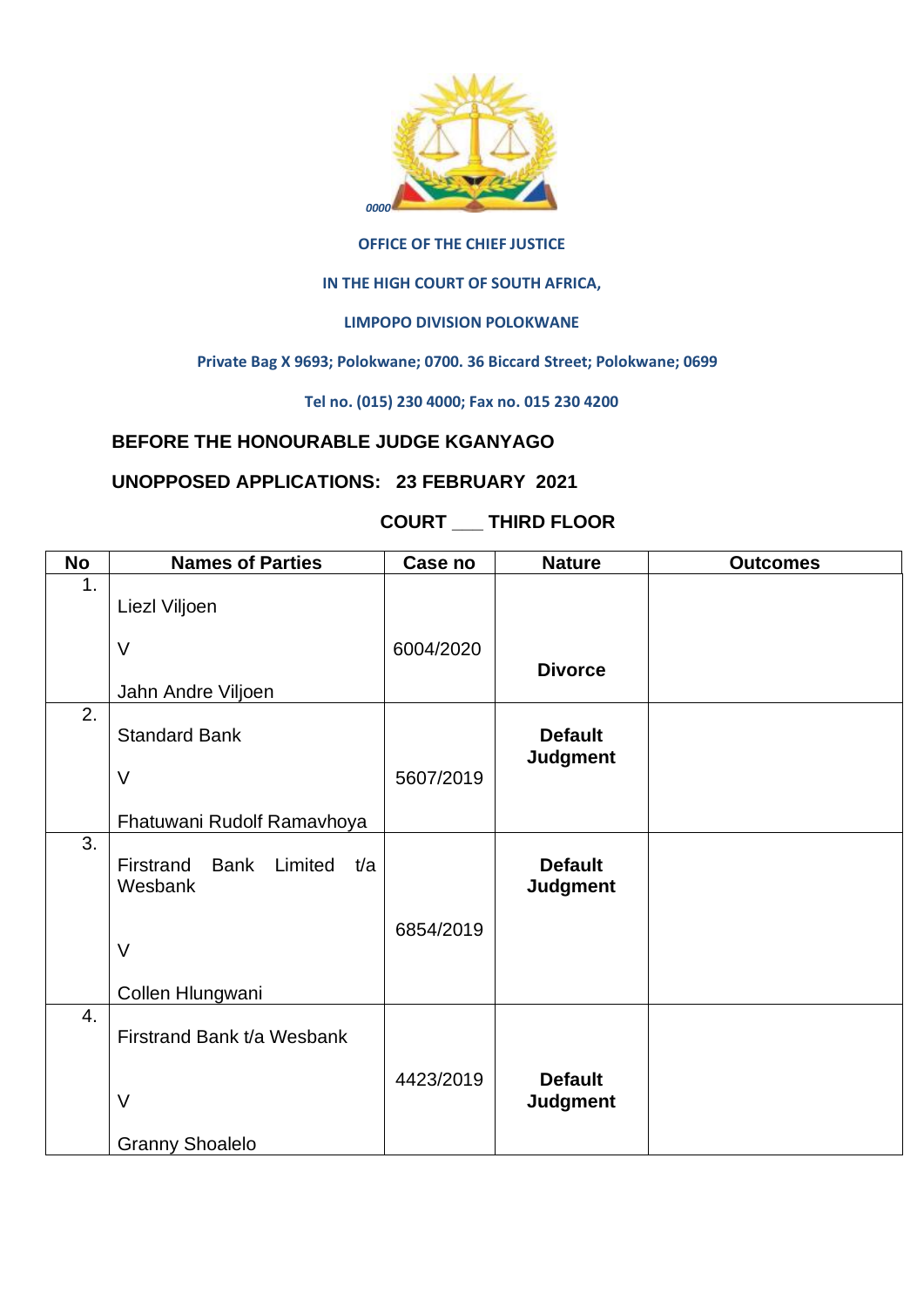| 5.  | Fusrtrand<br>Bank Limited t/a<br>Wesbank |           |                                   |  |
|-----|------------------------------------------|-----------|-----------------------------------|--|
|     | $\vee$                                   | 7189/2018 | <b>Default</b><br><b>Judgment</b> |  |
|     | Mashudu Machaba                          |           |                                   |  |
| 6.  | <b>Standard Bank of SA</b>               |           |                                   |  |
|     | $\vee$                                   | 7178/2017 | <b>Default</b><br><b>Judgment</b> |  |
|     | Mmasekatle Andries Maomela               |           |                                   |  |
| 7.  | Agron Moosrivier (Pty)                   |           |                                   |  |
|     | $\vee$                                   | 46/2020   | <b>Default</b><br><b>Judgment</b> |  |
|     | <b>Simon Strteicher Cilliers</b>         |           |                                   |  |
| 8.  | <b>Standard Bank of SA</b>               |           |                                   |  |
|     | $\vee$                                   | 1020/2019 | <b>Default</b><br><b>Judgment</b> |  |
|     | Ramatsimele Ruth Mphahlele               |           |                                   |  |
| 9.  | <b>Standard Bank SA</b>                  |           |                                   |  |
|     | V<br>Dineo Sedutla                       | 1623/2020 | <b>Default</b><br><b>Judgment</b> |  |
| 10. |                                          |           |                                   |  |
|     | Potpale Investments                      |           |                                   |  |
|     | V                                        | 4736/2020 | <b>Default</b>                    |  |
|     | Mokobake Mashidike Edward                |           | <b>Judgment</b>                   |  |
| 11. | SA Taxi Development Finance              |           |                                   |  |
|     | $\vee$                                   |           |                                   |  |
|     | Rashopole Makgapa Madican                | 4288/2019 | <b>Default</b><br><b>Judgment</b> |  |
| 12. | Transsec 4 (RF) Ltd                      |           |                                   |  |
|     | $\vee$                                   | 8412/2019 | <b>Default</b><br><b>Judgment</b> |  |
|     | Makhafola Phaforete Stanley              |           |                                   |  |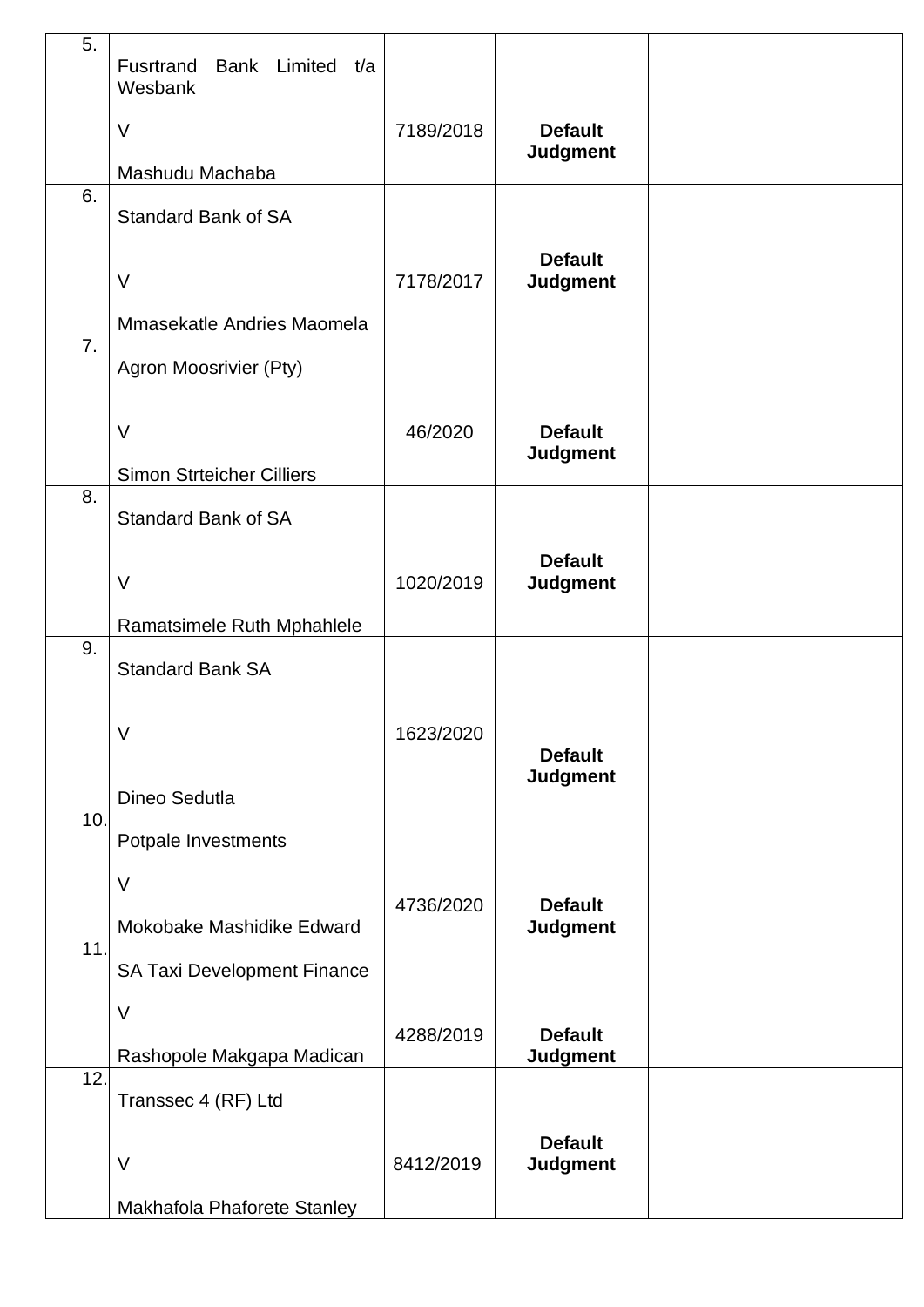| 13. | Standard Bank of SA Ltd                            |           |                                         |  |
|-----|----------------------------------------------------|-----------|-----------------------------------------|--|
|     | V                                                  | 6533/2019 | <b>Default</b><br>Judgment &<br>Rule 46 |  |
|     | Rushtail 53 (Pty) Ltd & 1 other                    |           |                                         |  |
| 14. | Transsec 2 (RF) Ltd                                |           |                                         |  |
|     | $\vee$                                             | 8410/2019 | <b>Summary</b><br><b>Judgment</b>       |  |
|     | Malebati Isaac Thorwana                            |           |                                         |  |
| 15. | Potpale Investments (Pty) Ltd                      |           |                                         |  |
|     | $\vee$                                             | 7830/2019 | <b>Summary</b><br><b>Judgment</b>       |  |
|     | <b>Madia Maboke Harry</b>                          |           |                                         |  |
| 16. | <b>Nedbank Limited</b>                             |           |                                         |  |
|     | $\vee$                                             | 4967/2020 | <b>Summary</b><br><b>Judgment</b>       |  |
|     | Nyabane<br>Trading Enterprise<br>(Pty) Ltd         |           |                                         |  |
| 17. | <b>Firstrand Bank Limited</b>                      |           |                                         |  |
|     | $\mathsf{V}$                                       | 3201/2019 | Rule 46                                 |  |
|     | <b>Coretha Du Plessis</b>                          |           |                                         |  |
| 18. | <b>ABSA Bank Limited</b>                           |           |                                         |  |
|     | $\vee$                                             | 5397/2016 | Rule 46                                 |  |
|     | <b>Hazel Martha Haynes</b>                         |           |                                         |  |
| 19. | Mojalefa Ditumiso Fannie Elias                     |           | <b>Compel</b>                           |  |
|     | V                                                  | 6604/2020 |                                         |  |
|     | Polokwane Hospital, Limpopo<br>Province & 3 others |           |                                         |  |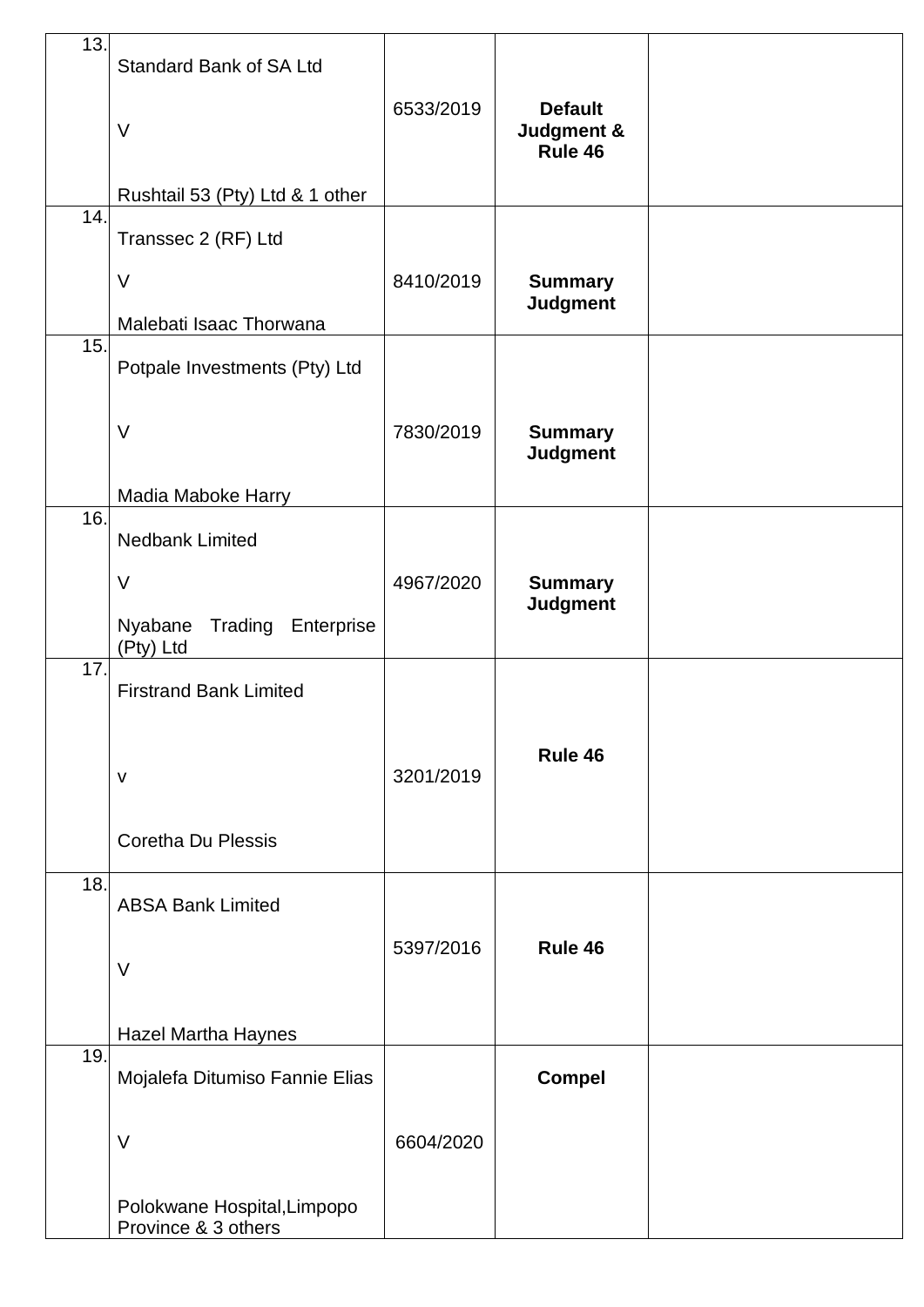| 20. | Evelyn Mashishi                                                                                                             |           | <b>Compel</b> |  |
|-----|-----------------------------------------------------------------------------------------------------------------------------|-----------|---------------|--|
|     | $\vee$                                                                                                                      | 1631/2020 |               |  |
|     | Peter Palabadi Mashishi & 1<br>other                                                                                        |           |               |  |
| 21. | Tshilwane Mpho Hlekwase                                                                                                     | 5663/2020 | <b>Compel</b> |  |
|     | V                                                                                                                           |           |               |  |
|     | Sekororo<br>Hospital, Limpopo<br>Province & 3 others                                                                        |           |               |  |
| 22. | <b>Tshilwane Elmon Lucas</b>                                                                                                |           |               |  |
|     | $\vee$                                                                                                                      | 5668/2020 | <b>Compel</b> |  |
|     | Sekororo Hospital, Limpopo<br>Province                                                                                      |           |               |  |
| 23. | Mokgotho Molwantwa Frank                                                                                                    |           |               |  |
|     | $\vee$<br>Sekororo Hospital, Limpopo                                                                                        | 5667/2020 | <b>Compel</b> |  |
| 24. | Province & 3 others                                                                                                         |           |               |  |
|     | Deborah Monoge                                                                                                              |           |               |  |
|     | V                                                                                                                           | 7251/2019 | <b>Compel</b> |  |
|     | Member of the Executive<br><b>Council for Health and Social</b><br>Development of the Limpopo<br><b>Province Government</b> |           |               |  |
| 25. | Ketty Mosotho o.b.o Katlego<br>Lethoke Matentshi                                                                            |           |               |  |
|     | $\vee$                                                                                                                      | 7250/2019 | <b>Compel</b> |  |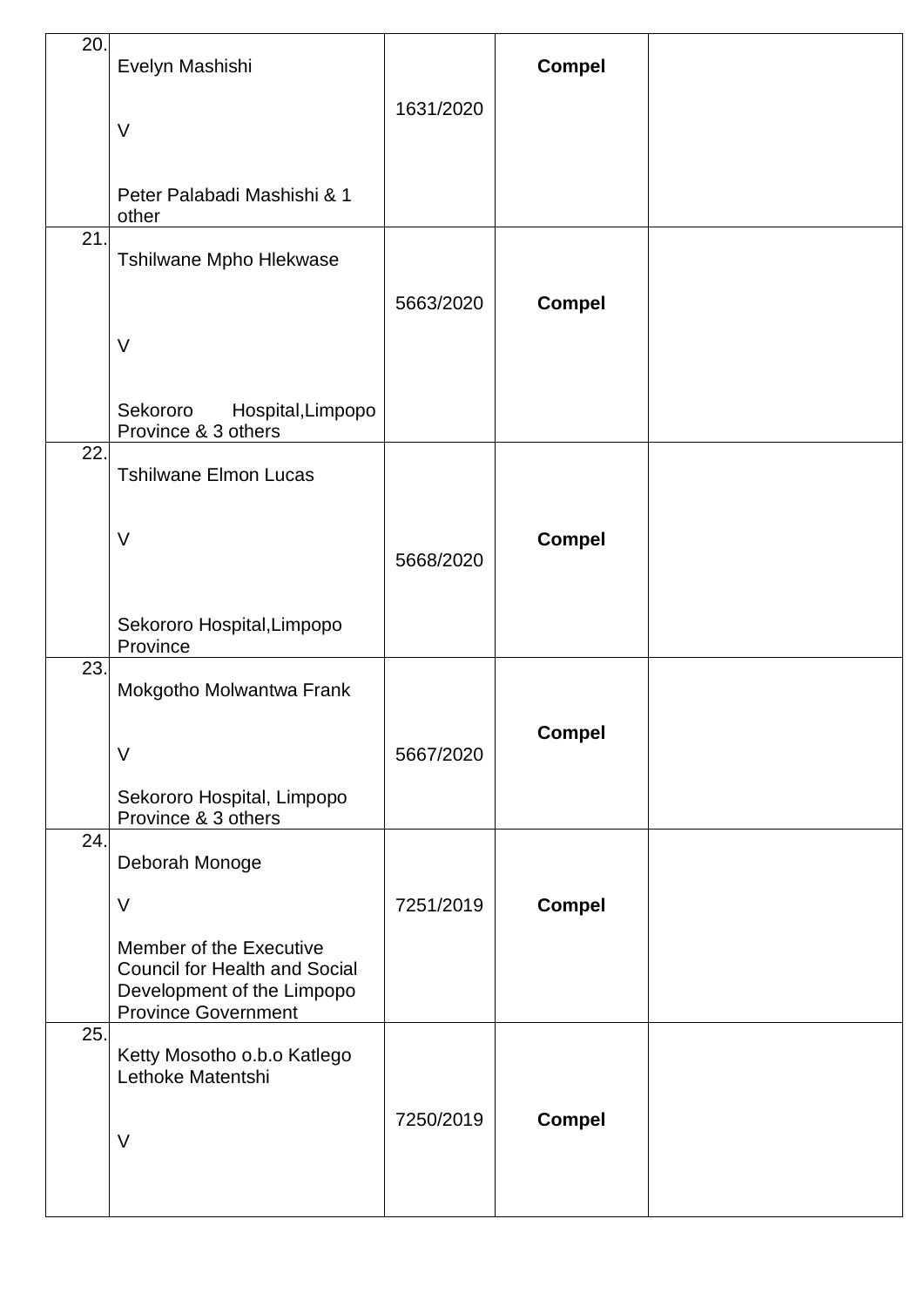|     | Member of the Executive<br><b>Council for Healthb and Social</b><br>Development of the Limpopo<br><b>Provincial Governement</b> |           |               |  |
|-----|---------------------------------------------------------------------------------------------------------------------------------|-----------|---------------|--|
| 26. | Miway Insurance Ltd & 1 other                                                                                                   |           |               |  |
|     | $\vee$                                                                                                                          | 6861/2020 | <b>Compel</b> |  |
|     | <b>SJM Towing Services (Pty)</b><br>Ltd                                                                                         |           |               |  |
| 27. | Marylne Mabunda & 1 other                                                                                                       |           |               |  |
|     | $\vee$                                                                                                                          | 1690/2018 | <b>Compel</b> |  |
|     | MEC for Health, Limpopo<br>Province                                                                                             |           |               |  |
| 28. | <b>Nedbank Limited</b>                                                                                                          |           |               |  |
|     |                                                                                                                                 | 7012/2020 | <b>Compel</b> |  |
|     | $\vee$                                                                                                                          |           |               |  |
|     | Modjadji Tiny Malatsi & 1 other                                                                                                 |           |               |  |
| 29. | Mogale Onica Mathipane                                                                                                          |           |               |  |
|     |                                                                                                                                 |           |               |  |
|     | V                                                                                                                               | 7027/2020 | <b>Compel</b> |  |
|     |                                                                                                                                 |           |               |  |
|     | The MEC of Health: Limpopo<br>Department of Health & 1 other                                                                    |           |               |  |
| 30. | Maposho Nkomi Jane                                                                                                              |           |               |  |
|     |                                                                                                                                 | 7025/2020 | <b>Compel</b> |  |
|     | $\vee$                                                                                                                          |           |               |  |
|     | The MEC of Health: Limpopo<br>Department of Health & 1 other                                                                    |           |               |  |
| 31. | James Risimati Mhlongo                                                                                                          |           |               |  |
|     | $\vee$                                                                                                                          | 2246/2017 | <b>Compel</b> |  |
|     |                                                                                                                                 |           |               |  |
|     | Minister of Police & 1 other                                                                                                    |           |               |  |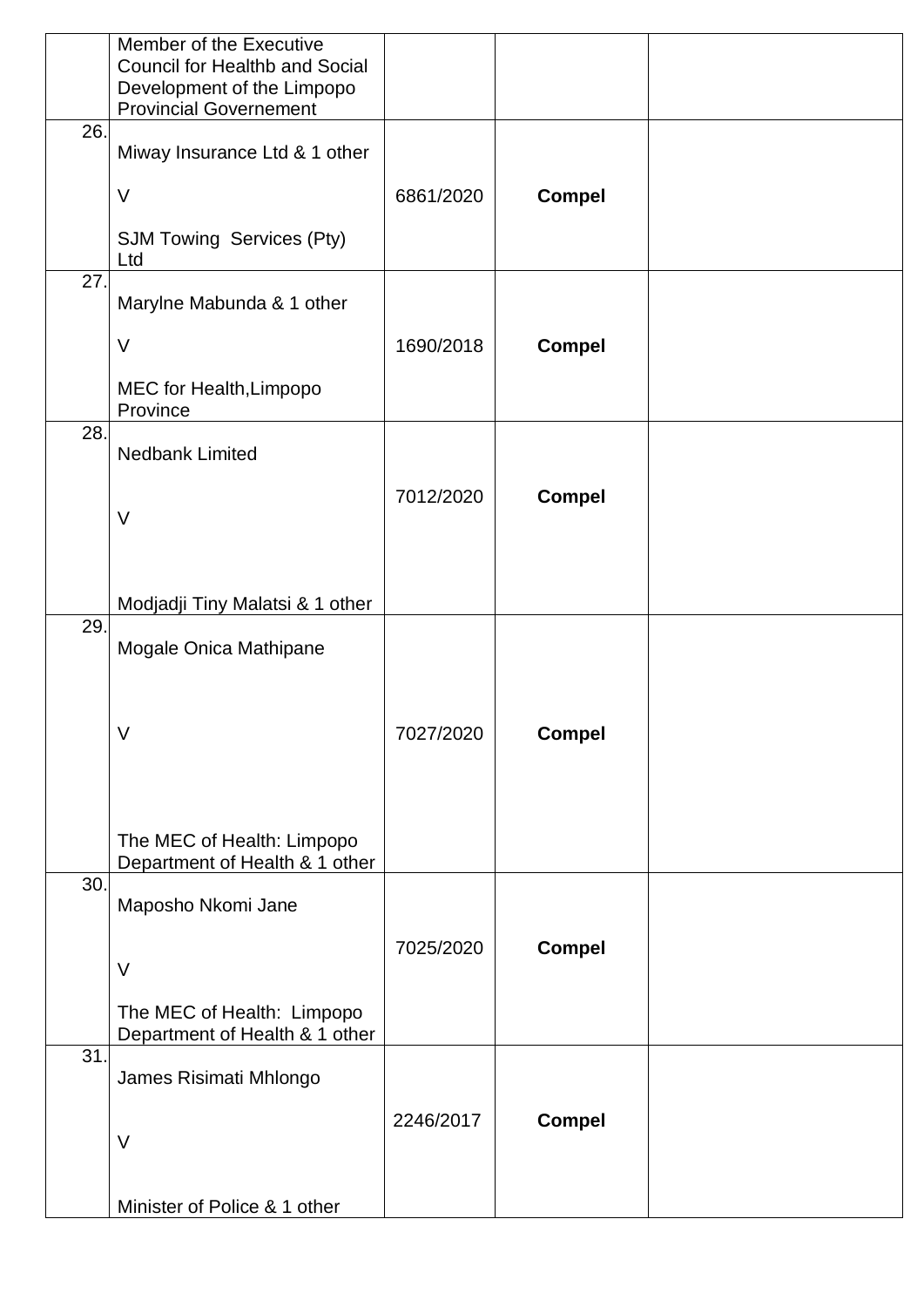| 32. | <b>Mmatlala Esther Modiba</b>                                                                                    |           |                                    |  |
|-----|------------------------------------------------------------------------------------------------------------------|-----------|------------------------------------|--|
|     | V                                                                                                                |           |                                    |  |
|     |                                                                                                                  | 6934/2020 | <b>Compel</b>                      |  |
| 33. | <b>Two Mountains Burial Services</b>                                                                             |           |                                    |  |
|     | Sipho Sibase Ramushu                                                                                             |           |                                    |  |
|     | $\vee$<br>Minister of Police                                                                                     | 8582/2019 | <b>Compel</b>                      |  |
| 34. | Diphala Asnath Ntwampe & 2<br>others                                                                             |           |                                    |  |
|     | $\vee$                                                                                                           | 8291/2019 | <b>Declaratory</b><br><b>Order</b> |  |
|     | Department of Land and Rural<br>Affairs & 3 others                                                               |           |                                    |  |
| 35. | <b>Greater Tzaneen Municipality</b>                                                                              |           |                                    |  |
|     | $\vee$                                                                                                           | 7021/2020 | <b>Interdict</b>                   |  |
|     | <b>Unlawful Intended Occupiers</b><br>of the Remainder of Portion<br>Farm Number 567 Portion No<br>28 & 3 others |           |                                    |  |
| 36. | <b>Mafate Business Enterprise</b>                                                                                |           |                                    |  |
|     | $\vee$                                                                                                           | 4840/2020 | Interdict                          |  |
| 37. | Mnisi DC & 4 others                                                                                              |           |                                    |  |
|     | <b>Podile Charles Letsoalo</b>                                                                                   |           |                                    |  |
|     | $\vee$                                                                                                           | 4978/2020 | <b>Condonation</b>                 |  |
|     | Minister of Police & 1 other                                                                                     |           |                                    |  |
| 38. | <b>Gift Mpho Tshimenze</b>                                                                                       |           |                                    |  |
|     | $\vee$                                                                                                           | 950/2020  | <b>Condonation</b>                 |  |
|     | Minister of Police & 1 other                                                                                     |           |                                    |  |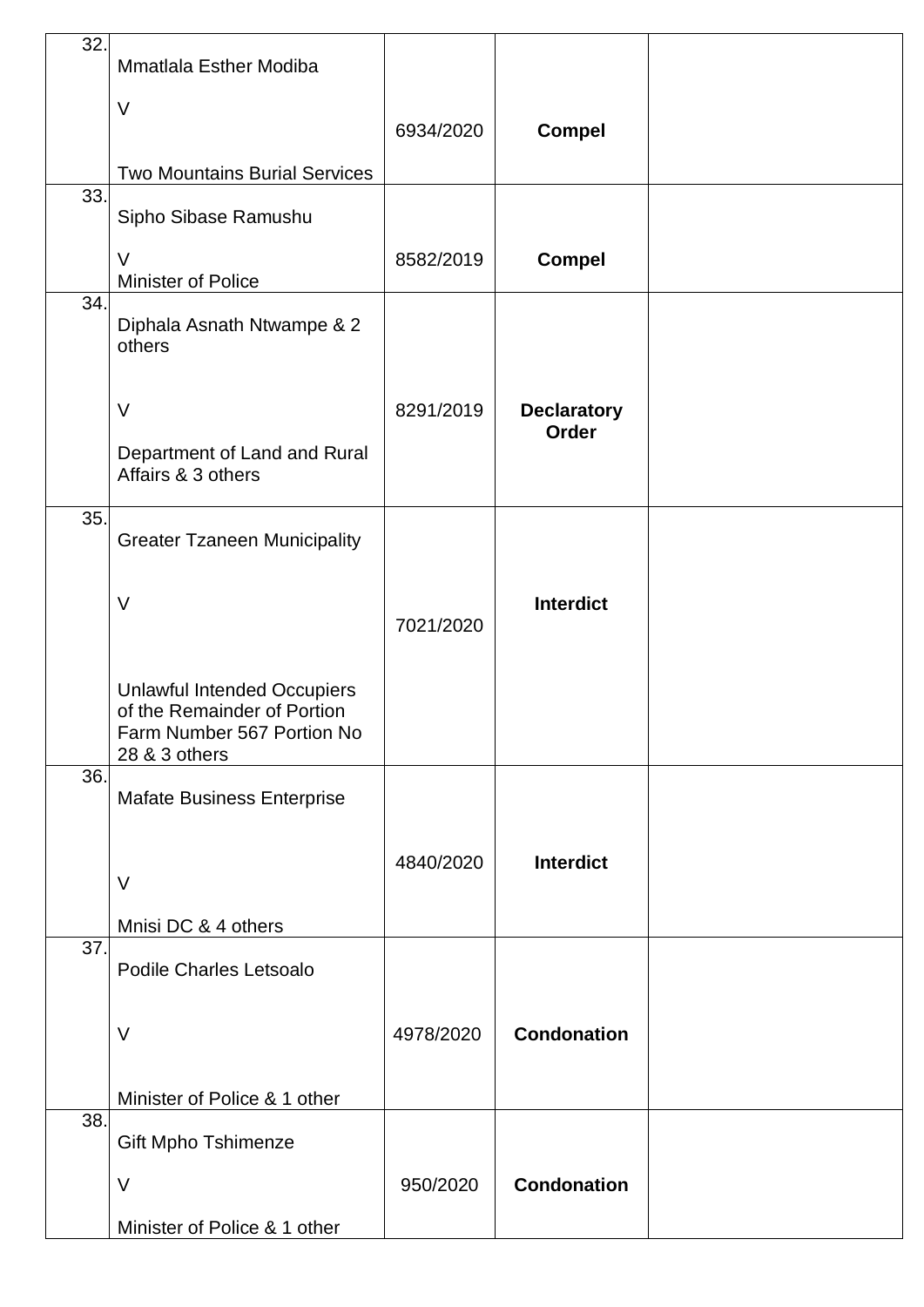| 39.        | Pellerd Miller & 1 other`                                                                                                                                                                     | 7020/2020 | <b>Rehabilitation</b> |  |
|------------|-----------------------------------------------------------------------------------------------------------------------------------------------------------------------------------------------|-----------|-----------------------|--|
| 40.<br>41. | <b>AECI Ltd</b><br>$\vee$<br>Sjambokskopjes Boedery (Pty)<br>Ltd & 1 others<br><b>Firstrand Bank</b>                                                                                          | 6928/2020 | <b>Payment</b>        |  |
|            | $\vee$<br>Charles Lesley Hartman & 2<br>others                                                                                                                                                | 970/2020  | Payment &<br>Rule 46  |  |
| 42.        | Waco Africa (Pty) Ltd t/a Form-<br>Scaff<br>V<br><b>Titanic Bussiness Enterprise</b><br>CC                                                                                                    | 6812/2020 | <b>Winding Up</b>     |  |
| 43.        | Modimole-Mookgophong Local<br>Municipality<br>$\vee$<br>Balimi Barui Trading (Pty) Ltd<br>In re: Balimi Barui Trading<br>(Pty) Ltt<br>V<br>Modimolle-Mookgophong<br><b>Local Municipality</b> | 4315/2017 | Rule 45               |  |
| 44.        | Fred's Towing CC<br>$\vee$<br>Kwena Mokone Trading CC &<br>1 other                                                                                                                            | 203/2017  |                       |  |